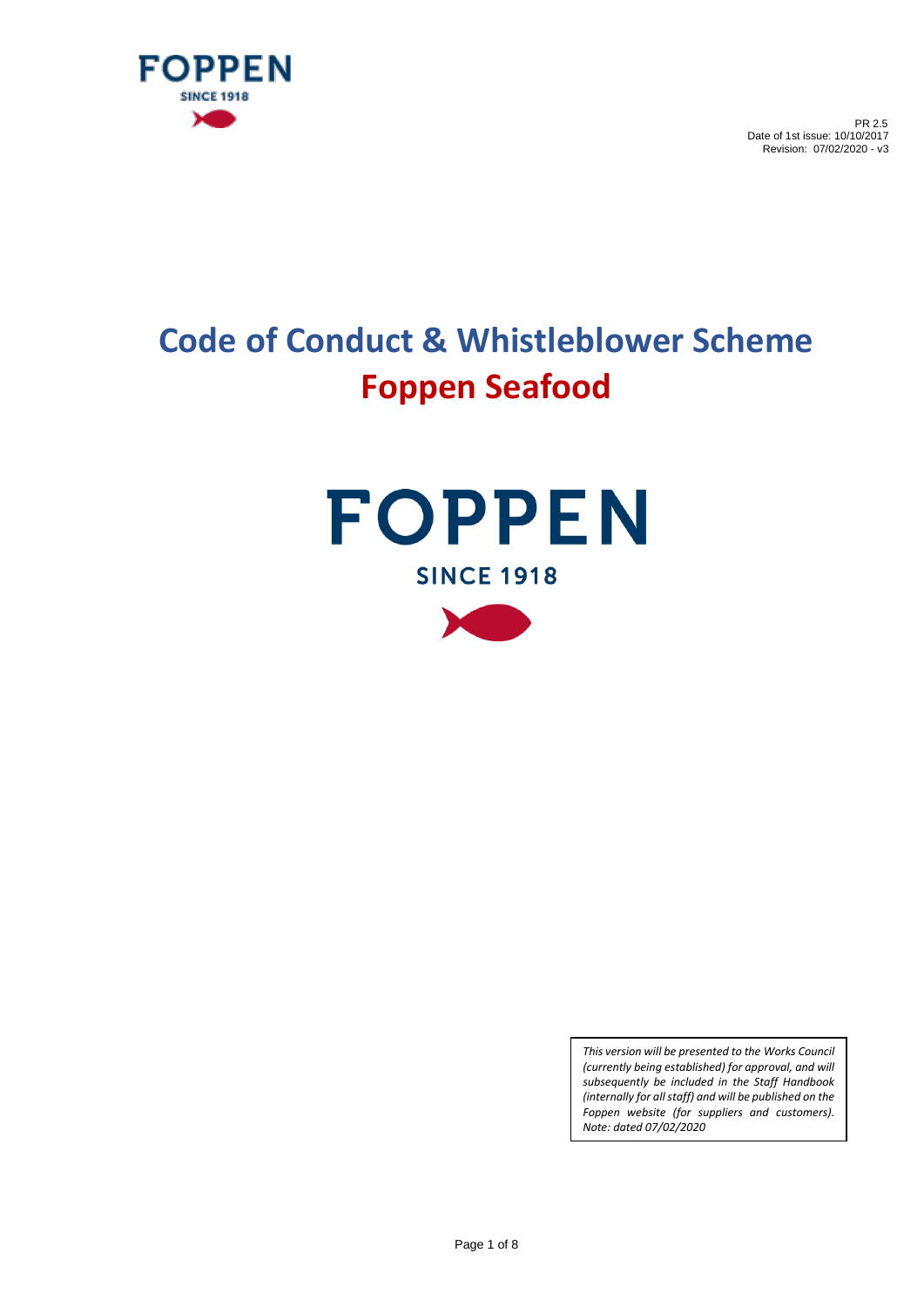

#### **Introduction**

Together, we ensure that all aspects of our operations comply with strict ethical, professional and legal standards. Based on the applicable local legislation and rules, and also the use of common sense, logic and appropriate behaviour towards one another that apply at Foppen Seafood, all employees can determine the actions required to comply with these standards during their daily work.

The standards outlined below for operations at Foppen Seafood are intended as guidelines for how staff should conduct themselves. While it is impossible to describe every situation, we trust that this explanation will offer an adequate understanding of the standards and values that apply at Foppen Seafood.

One of the basic principles is that neither the general integrity of Foppen Seafood, nor the reputation of Foppen Seafood, should be adversely affected. In this regard, Foppen Seafood calls on any staff who have concerns about a (suspected) violation in respect of a legal, ethical, quality or food safety issue to actively report this to the organisation. They need not fear disciplinary measures or unfair treatment.

# *CODE OF CONDUCT*

# **1. Consumers and buyers**

Foppen Seafood ensures that, as a minimum, its products comply with all agreed and legally-mandated requirements related to the health and safety of consumers. To ensure that safe, high-quality products are produced, the quality control system at Foppen Seafood specifies high standards for raw materials, ingredients and packaging materials, and for production and packaging processes.

Complaints from consumers are handled via transparent and effective procedures, which ensure the fair and prompt resolution of disputes with buyers and consumers.

#### *The health and safety of consumers is our top priority!*

*Our buyers and consumers trust us to supply them with safe products. No risks whatsoever may be taken in respect of product safety. As such, everyone must always comply with the quality control system at Foppen Seafood. If you have any doubts in this regard, you are required to report this to your manager.*

#### **2. Employees**

Employees must treat one another respectfully, politely and properly. Contempt, irritation or negative remarks made to colleagues or business contacts violate these standards, and must not be accepted by employees. We expect employees to actively address one another if such undesirable behaviour occurs.

As an employer, Foppen Seafood is committed to equal employment opportunities, including access to opportunities for training, development and promotion, based on the position, capacity, desired behaviour and performance of every employee.

Every employee must personally ensure that his/her behaviour does not have a negative effect on his/her personal safety or the safety of others. This means actively contributing to maintaining a safe working environment, including compliance with the existing safety procedures and recommending changes, where these are necessary. In all circumstances, including business trips, all employees must conduct themselves in a professional, mature and responsible manner.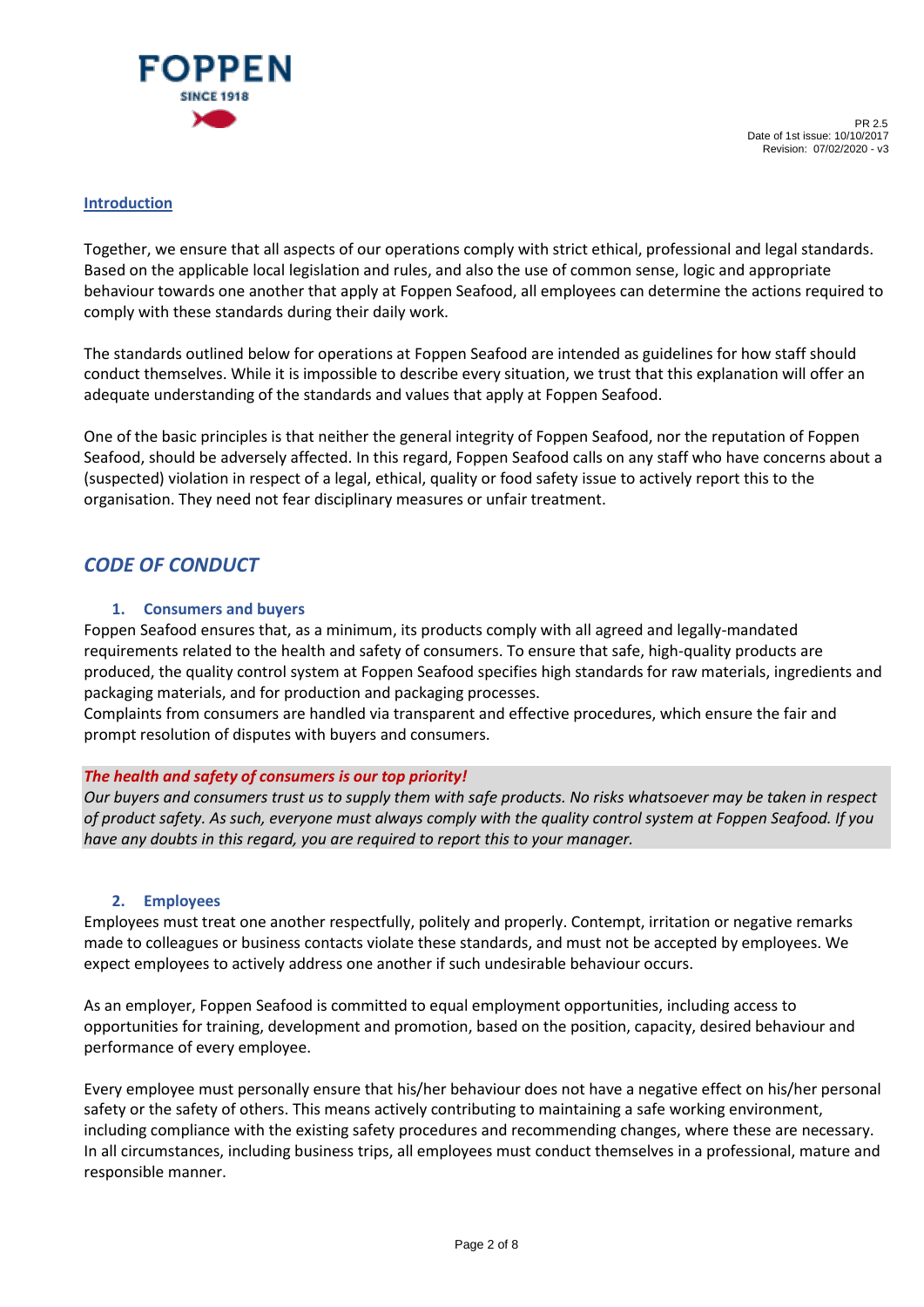

With regard to the applicable legislation and regulations, and normal labour relations and customs, Foppen Seafood shall:

- refrain from any form of discrimination against employees in performing their duties on the basis of, for example, race, colour, gender, faith, political conviction, nationality or social origin.
- respect the right of employees to join legally-recognised trade unions.
- prevent child labour and forced or compulsory labour.

#### **Respect for one another**

At Foppen Seafood, a working environment in which employees feel part of the organisation, responsible and safe is of great value. This requires an organisation characterised by honesty, respect and integrity. This also implies that we greatly value an open atmosphere, in which employees feel confident enough to discuss issues with one another and with the management. In the first instance, attempt to discuss any issues related to integrity with the persons concerned. If this does not lead to the desired outcome, contact your manager.

Treat one another with respect. Share your own questions and concerns, and be open to the questions and concerns of others.

#### **3. Protecting the environment**

Foppen Seafood aims to conduct its operations in an environmentally-friendly and sustainable manner. We aim to reduce the negative environmental impact of our processes and products as much as possible, in a manner proportionate to our operations.

#### **Environment: sustainability is an important priority.**

Foppen Seafood cares about the environment. We continuously seek out opportunities to improve our production chain, and to make it more sustainable. This requires a positive attitude to sustainability from all employees, customers and suppliers.

# **4. Protection and correct use of business assets**

Our assets are the foundation for the products and services we supply to our customers across the globe. Every employee is responsible for protecting our assets, and for their correct use. This includes responsibility for setting up and complying with procedures that ensure that our assets are not exposed to risks or wasted. Regardless of whether this concerns responsibility for the efficient maintenance of factories and offices, energy efficiency, safety, protecting information or effective control measures (including personal expenditure), every employee must strive to use all our resources efficiently, honestly and as carefully as possible.

Employees are prohibited from making personal use of commercial opportunities that arise through the use of company property, information or their position. This includes obtaining personal benefits, or competing with the company.

#### **5. Relationships with customers and suppliers**

Every employee must ensure that no compromises are made during the delivery of products and services that adversely affect our ability to deliver the highest quality, and that these standards are complied with and reflected in all aspects of our operations that affect this quality. No one must gain an unfair advantage over another through manipulation, concealment, abuse of confidential information or misrepresentation.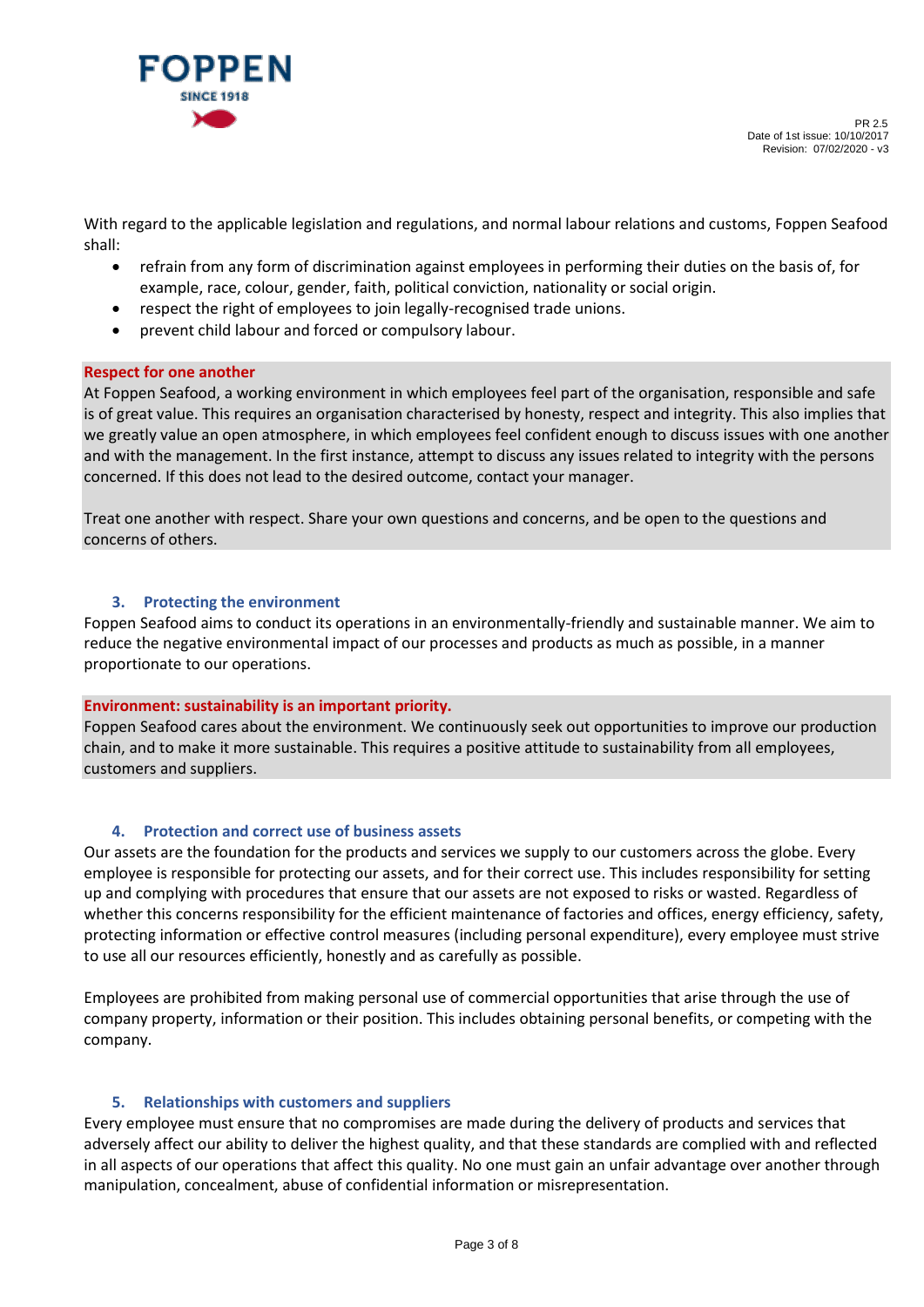

Giving and receiving gifts, entertainment and financial donations between employees and suppliers or other external business contacts is a source of potential conflicts of interest. A large gift, which may be seen as capable of influencing a particular decision, must not be accepted and must be reported to the manager.

# **6. Communication**

Foppen Seafood ensures that reliable and relevant information about its activities and performance is published regularly and promptly. We attach great importance to open communication with all stakeholders, who are encouraged to challenge the company about its conduct wherever this is necessary. In this regard, the boundaries of commercial confidentiality must be respected.

# **7. Bribery and corruption/conflicts of interest**

# *Conflicts of interest*

All employees must avoid situations in which interests conflict with, or appear to conflict with, the interests of Foppen Seafood. Our reputation depends not only on our outstanding products and services, but also on the way we conduct ourselves in dealings with our suppliers, customers, government officials, organisations and others outside Foppen Seafood. Every employee must ensure that his/her behaviour does not lead, or appear to lead, to a personal advantage to the detriment of the company or external business contacts.

Making or receiving illegal payments or remuneration, such as bribes, violates company policy. The assets of Foppen Seafood must not be used, either directly or indirectly, for such purposes. Furthermore, employees are not permitted to make use of external parties to circumvent the prohibition of bribery and corruption. Employees must not accept any (financial) benefit intended to encourage them to deviate from the specified working procedures.

# **No compromises in relation to bribery!**

Bribery or suspicions of bribery must be reported to the manager. An investigation will be initiated, in which all parties have the opportunity to be heard. If bribery or an attempt at bribery is identified, appropriate disciplinary measures will be undertaken (possibly leading to dismissal).

# **8. Protection of confidential information**

Without obtaining permission, no employee is permitted to obtain access to, make alterations to, make available information about or make use of trade secrets, confidential group or personal information for any purpose other than the legitimate performance of his or her duties. This obligation to maintain confidentiality continues to apply once employees no longer work for Foppen Seafood, and also applies to making information available to others.

# **9. Legislation**

Foppen Seafood and its employees are obliged to comply strictly with the legislation, rules and regulations of their country. If violations are identified, of if there are any doubts about compliance, this must be reported immediately to the manager, who will decide if specific legal advice must be sought from the HR department.

Employees who are involved with preparing information that forms part of a public announcement must ensure that such information is complete, honest, timely and understandable. Such public announcements may only be published via the management of Foppen Seafood.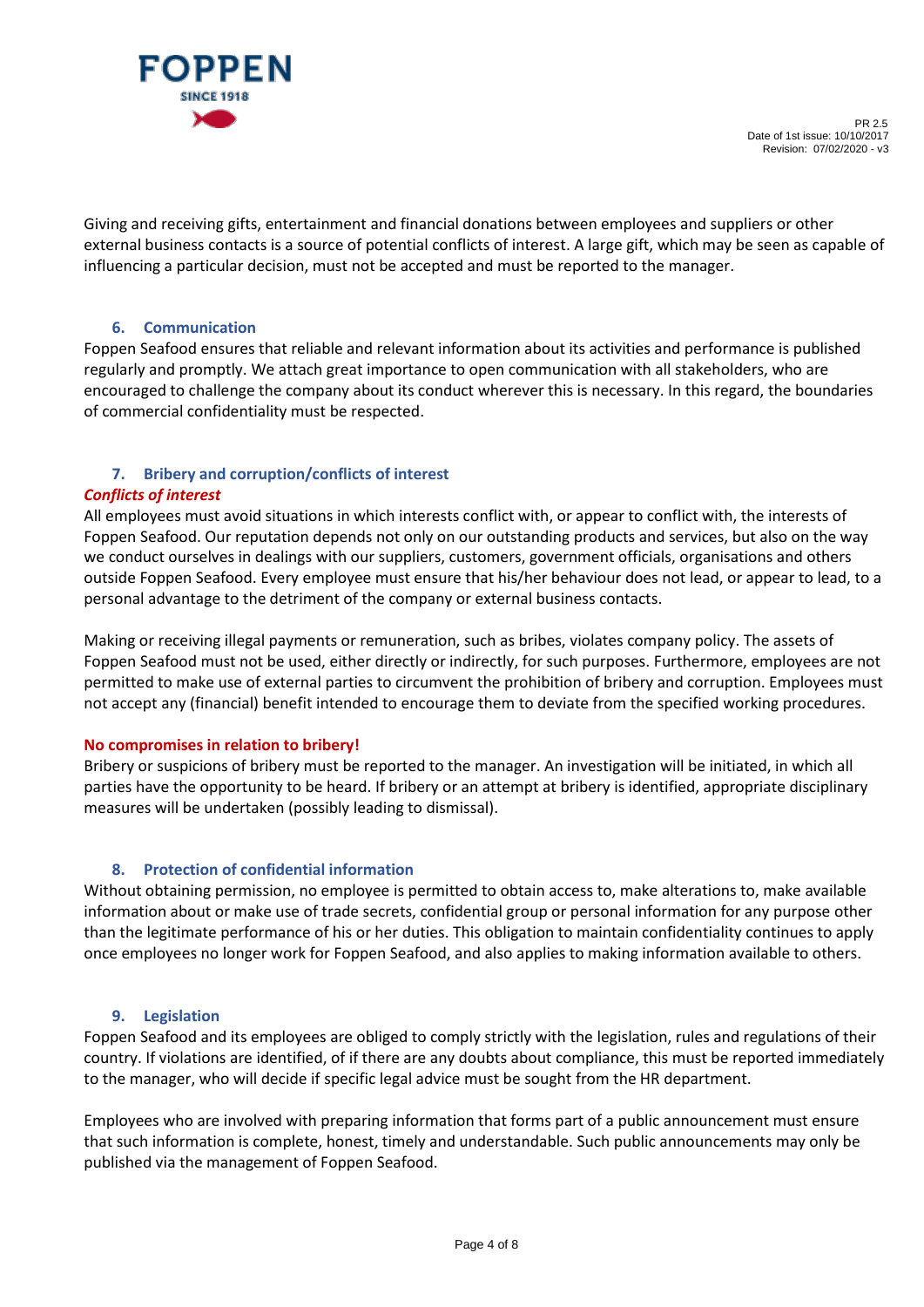

#### **10. Compliance with the Code of Conduct**

All employees are expected to comply with the applicable policies for operations at Foppen Seafood. If this does not occur, this will lead to disciplinary measures, which may lead to dismissal in the case of serious violations.

Foppen Seafood must be informed if the above standards are violated, including in respect of issues related to accounting, internal and external audits. The specific details of each violation may be reported confidentially or anonymously. This must be done honestly, accurately and in good faith. In the first instance, all violations must be reported to the line manager, or to the manager or another head of department at Foppen Seafood whom the employee feels confident speaking to. This manager will respond to the information, or pass it on to the relevant person, who will respond appropriately.

If the matter is not resolved in a manner considered satisfactory by the employee who reported it, or if it is not possible to discuss the matter with the line manager, for whatever reason, the matter must be reported to the HR department.

When reporting a violation, employees must ensure that they act in good faith and that they are certain that the information and the allegations are in fact based on the truth. Foppen Seafood shall respect the wishes of staff if they request anonymity or confidentiality. However, Foppen Seafood has the right to act to protect its employees, customers and business. Appropriate steps will be taken to ensure that the working environment and working relations are not adversely affected as a result of the report.

Foppen Seafood reserves the right to take legal action against demonstrably malicious or false allegations. Foppen Seafood will regularly monitor compliance with the Code of Conduct. The findings and recommendations will be reported to the management.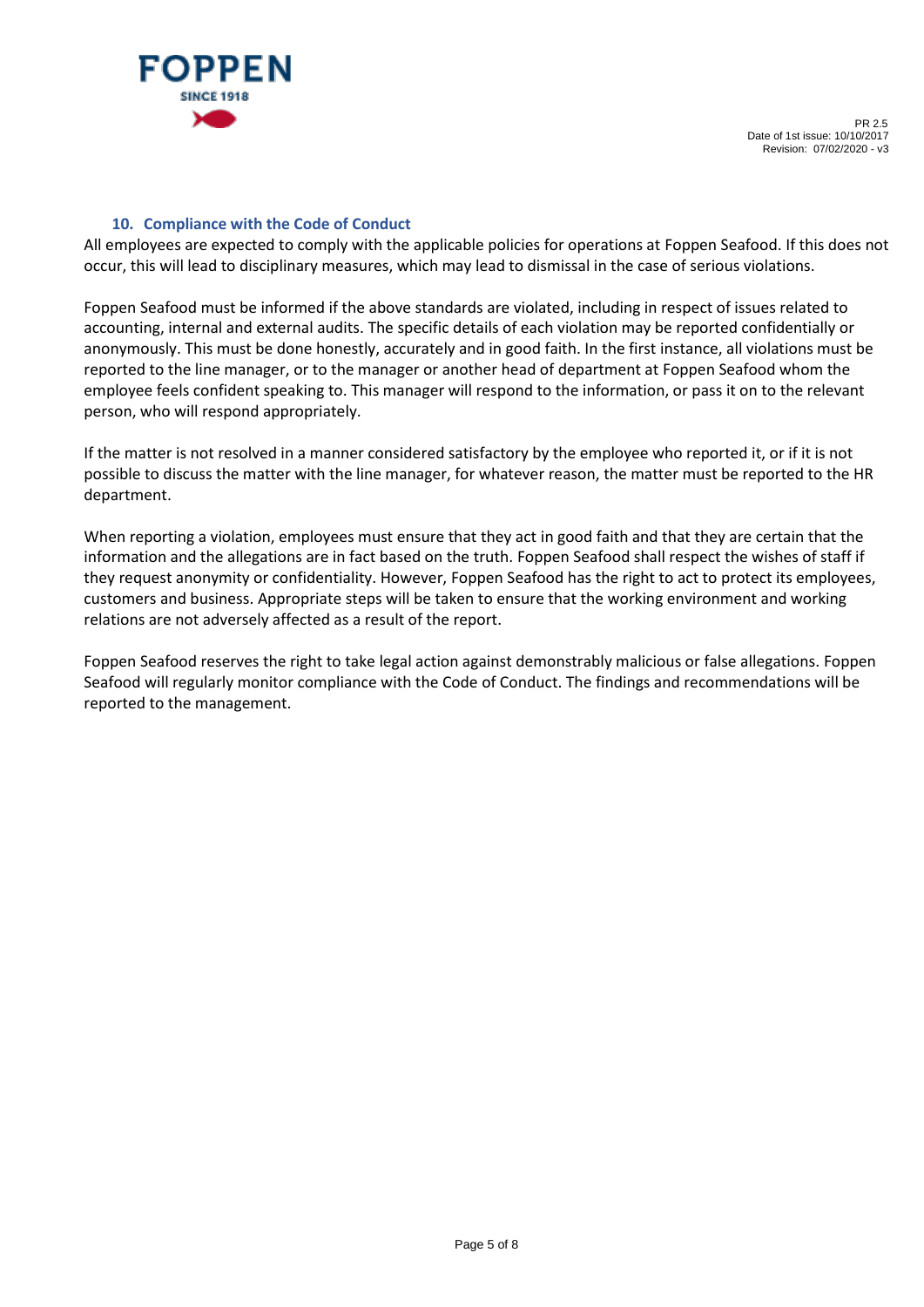

# *WHISTLEBLOWER SCHEME*

The Foppen Seafood Code of Conduct outlines values, principles and guidelines for the organisation as a whole in respect of the relationship with consumers, buyers, suppliers, employees, business partners and the communities in which the company operates.

Foppen Seafood imposes strict standards on itself in respect of transparency and integrity. In this regard, Foppen Seafood calls upon any employees who have concerns about a (suspected) violation of the Foppen Seafood Code of Conduct to report these concerns, without fear of disciplinary measures or unfair treatment.

#### **Purpose of the scheme**

The purpose of the scheme is:

- To offer employees the opportunity to express concerns and to set out a procedure for dealing with these concerns in cases where it is not possible or not appropriate to deal with the issue in another manner, and where a discussion with the line manager(s) is not possible or not appropriate.
- To ensure that the management becomes aware of potential violations at an early stage.
- To offer employees the assurance that they will be protected against disciplinary measures or unfair treatment as a result of expressing concerns in good faith.
- To support the culture of transparency, responsibility and integrity.

#### **Scope of the scheme**

The scope of the scheme is:

- All concerns related to conduct that violates the principles of the Foppen Seafood Code of Conduct, including:
	- o Failure to comply with legislation and regulations.
	- o Financial malpractice.
	- o Integrity.
	- o Discrimination.
	- o Hazards to the health and safety of the public or employees.
	- o Concealing malpractice.

It will not always be clear whether a particular action or conduct violates the principles of the Code of Conduct. Individuals must form their own opinion about this. In such cases, Foppen Seafood would prefer that you report your concerns in good faith, rather than keeping them to yourself. We value reports made in good faith.

• The Whistleblower Scheme must not be used for minor allegations or personal grievances. The scheme does not replace the existing procedures for handling (individual) grievances.

# **Reporting a violation**

#### *First step*

If an employee is of the opinion that a specific concern is covered by the scope of the Whistleblower Scheme and that this concern cannot be resolved through the existing procedures, he or she should first discuss the matter with the line manager(s).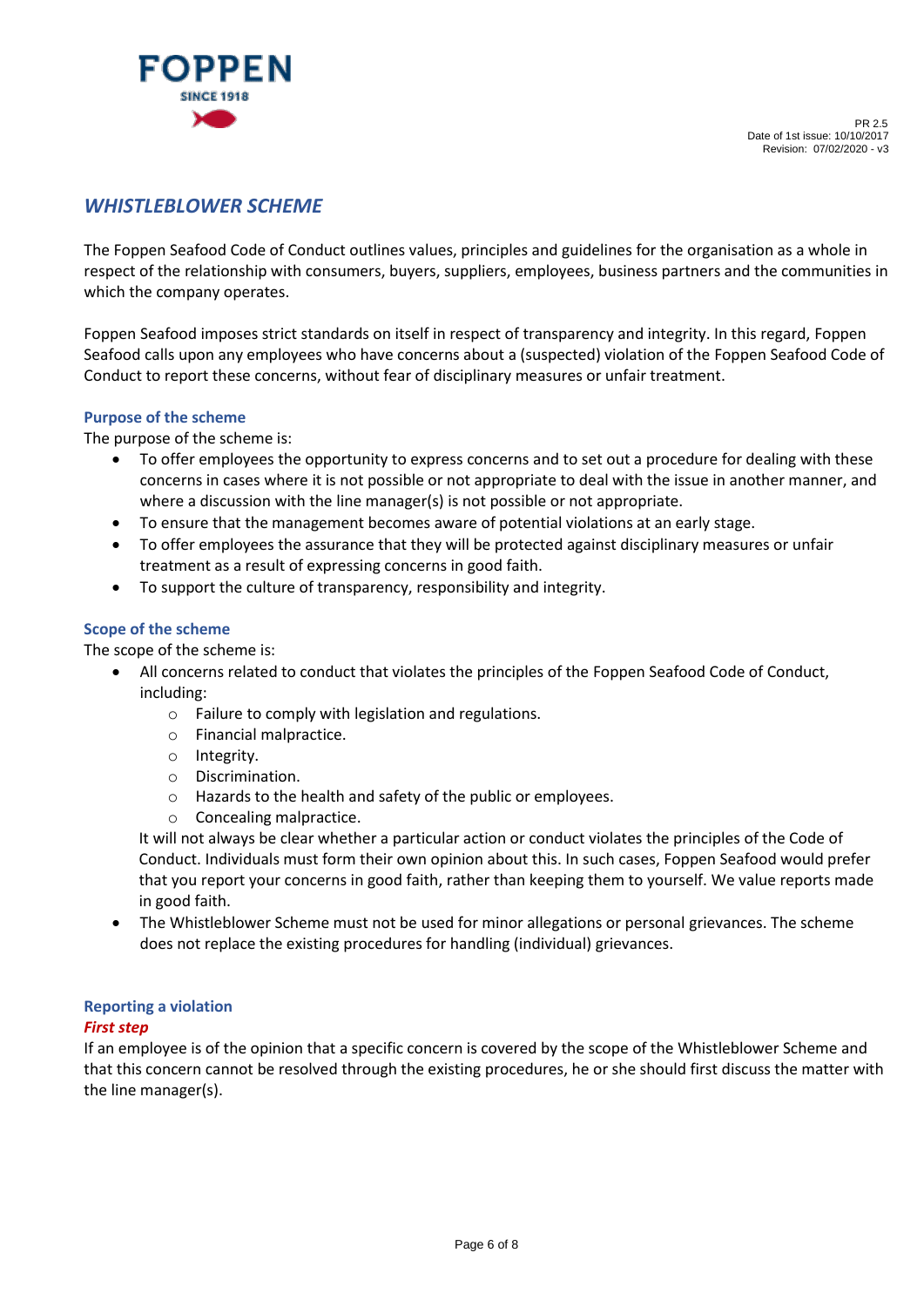

#### *Next step*

If, for whatever reason, it is not reasonably possible or not appropriate to inform your line manager(s), or if you believe that the response received does not serve the interests of Foppen Seafood or its stakeholders, you may contact one of the confidential advisers (one of the members of the Integrity Committee).

### *PLEASE NOTE:*

*The individual reporter is not expected to be able to prove that the allegation is justified. However, he or she must be able to demonstrate that there is sufficient reason to assume that something is wrong.*

#### **Response to reports**

For each report, the confidential adviser will assess:

- o whether it concerns a violation of the principles of the Code of Conduct.
- o whether any obstacles can easily be removed.

Relevant matters will be further investigated and dealt with by the Integrity Committee. The Integrity Committee will investigate the matter, will undertake interim measures if necessary, will issue a ruling on the report and will give the management advice about the measures to be undertaken and monitor their implementation.

The Integrity Committee consists of:

- o the HR Officer
- o the HSE Manager
- o Wioleta Melsen (contact for Polish employees)

You may report a violation (or a reasonable suspicion of a violation) to the confidential adviser in person, in writing, by telephone or by e-mail. Try to supply as much detail as possible, to help the person receiving it assess it. This includes the background, the history and the reason for your concern, as well as names, dates, places and other information.

Within 8 weeks of submitting the report, the confidential adviser will inform the reporter about the status of the investigation of the reported violation.

# **Protecting the position of the reporter**  *Confidentiality and anonymity*

All reports are handled confidentially.

The confidential adviser may not release your name without your permission, except in the following cases:

- o if there is a statutory obligation to do so.
- o if the report is not made in good faith.
- o if required by a substantial public interest.

If withholding the identity of the reporter is obstructing or complicating the investigation or is an obstacle to undertaking appropriate measures, the consent of the reporter will be sought to release his/her identity. If the identity of the reporter is released, the information in question will only be entrusted to the persons who require this information to assess the report.